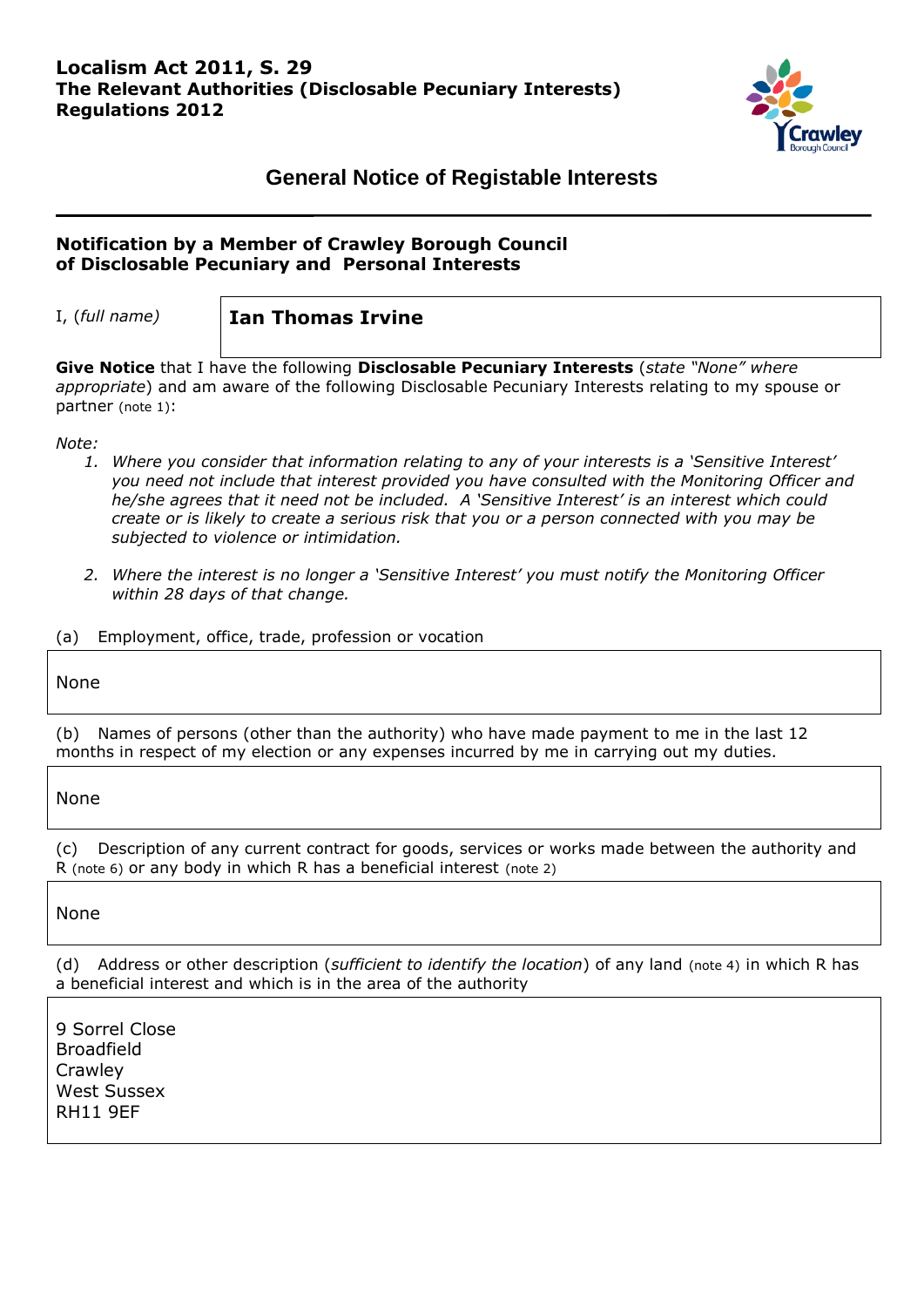(e) Address or other description (*sufficient to identify the location*) of any land in the authority's area in which R has a licence (alone or jointly with others) to occupy for 28 days or longer

None

(f) Address or other description (*sufficient to identify the location*) of any land where the landlord is the authority and the tenant is a body in which R has a beneficial interest

# None

(g) Name(s) of any corporate body/ies having a place of business or land in the authority's area, and in which R has a beneficial interest in a class of securities (note 5) of that body that exceeds the nominal value of £25,000, or  $1/100^{th}$  of the total issued share capital of that body or (where the share capital is of more than one class) the total value of shares in any one class exceeds  $1/100^{th}$  of the total issued capital of that class.

None

#### **Notes**

- **1. Spouse or partner means your husband, wife or civil partner or any person with whom you are living as if they are your spouse or civil partner. You need only disclose an interest of theirs of which you are aware. You need not give their name.**
- **2. Body in which a person has a beneficial interest means a firm in which the person is a partner or a director** (note 3) **or in the securities of which the person has a beneficial interest.**
- **3. Director includes a member of a management committee of an industrial or provident society**
- **4. Land does not include rights or interests over land which does not include a right to occupy the land or receive income from it.**
- **5. Securities means shares, debentures, debenture stock, loan stocks, bonds, units of a collective investment scheme but does not include Building Society deposits**
- **6. R means you, your wife or husband, your civil partner or a person which whom you live as if that person is your spouse or civil partner**

## **A member must within 28 days of becoming aware of any change to the interests specified above or below, provide written notification to the authority's Monitoring Officer of that change**

I further **Give Notice** of the following personal interests:

(a) I am a member or hold a position of general control or management of the following bodies to which I have been appointed or nominated by the authority as its representative

Public Art Selection Panel (Deputy) Buchan Country Park Advisory Board High Weald Area of Outstanding Natural Beauty management committee Crawley Open House

(b) I am a member or hold a position of general control or management of the following public authority/ies or body/ies exercising functions of a public nature

None

(c) I am a member or hold a position of general control or management of the following charities or bodies directed to charitable purposes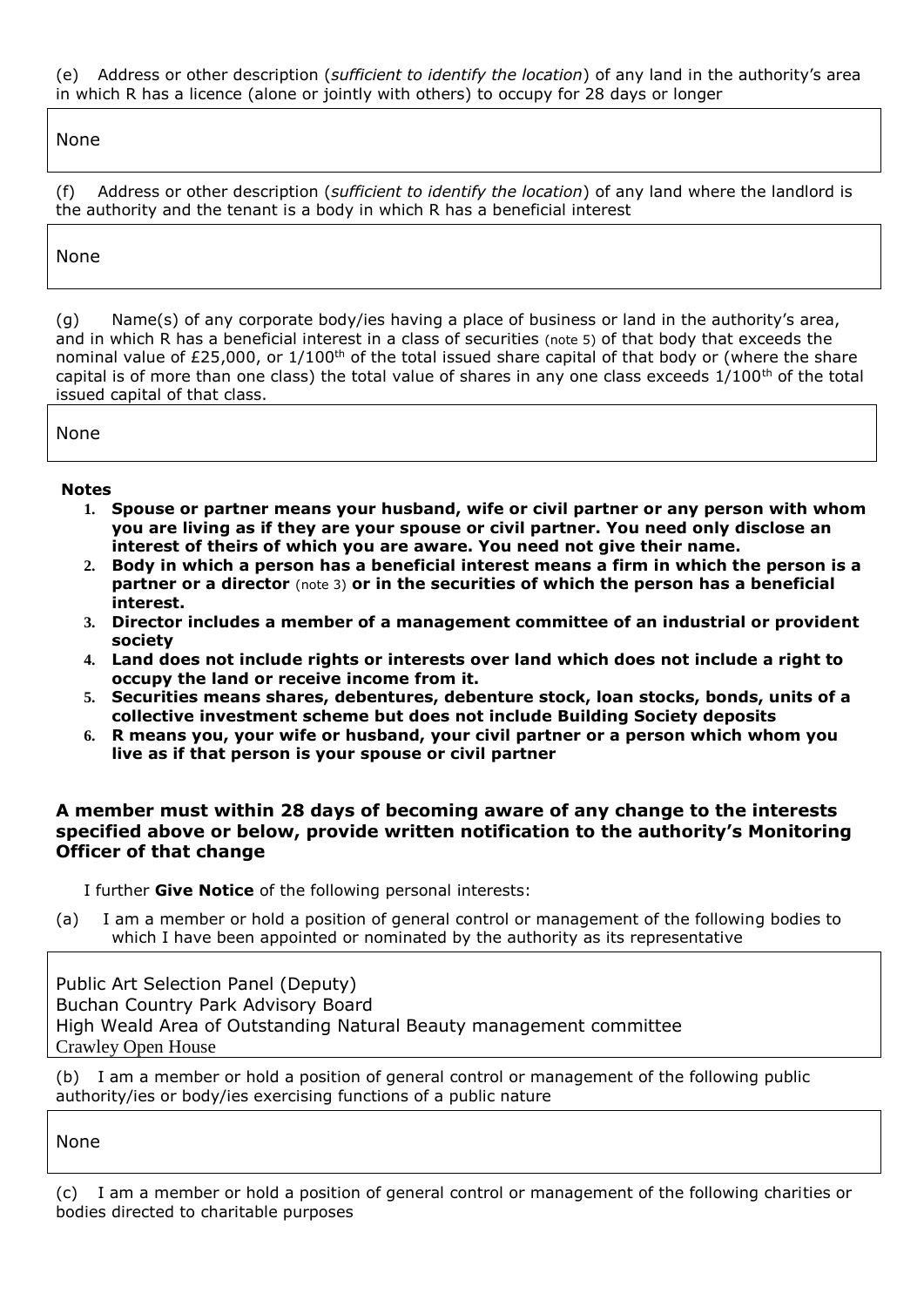None

(d) I am a member or hold a position of general control or management of the following bodies whose principal purposes include the influence of public opinion or policy (including trade unions or political parties)

I am a Member of the Labour Party

I am a Member Unite Trade Union

(e) Name of any person from whom I have received a gift or hospitality with an estimated value of at least £50 within the last three years

None

Updated: 16/04/2020 Signed: I. T. Irvine